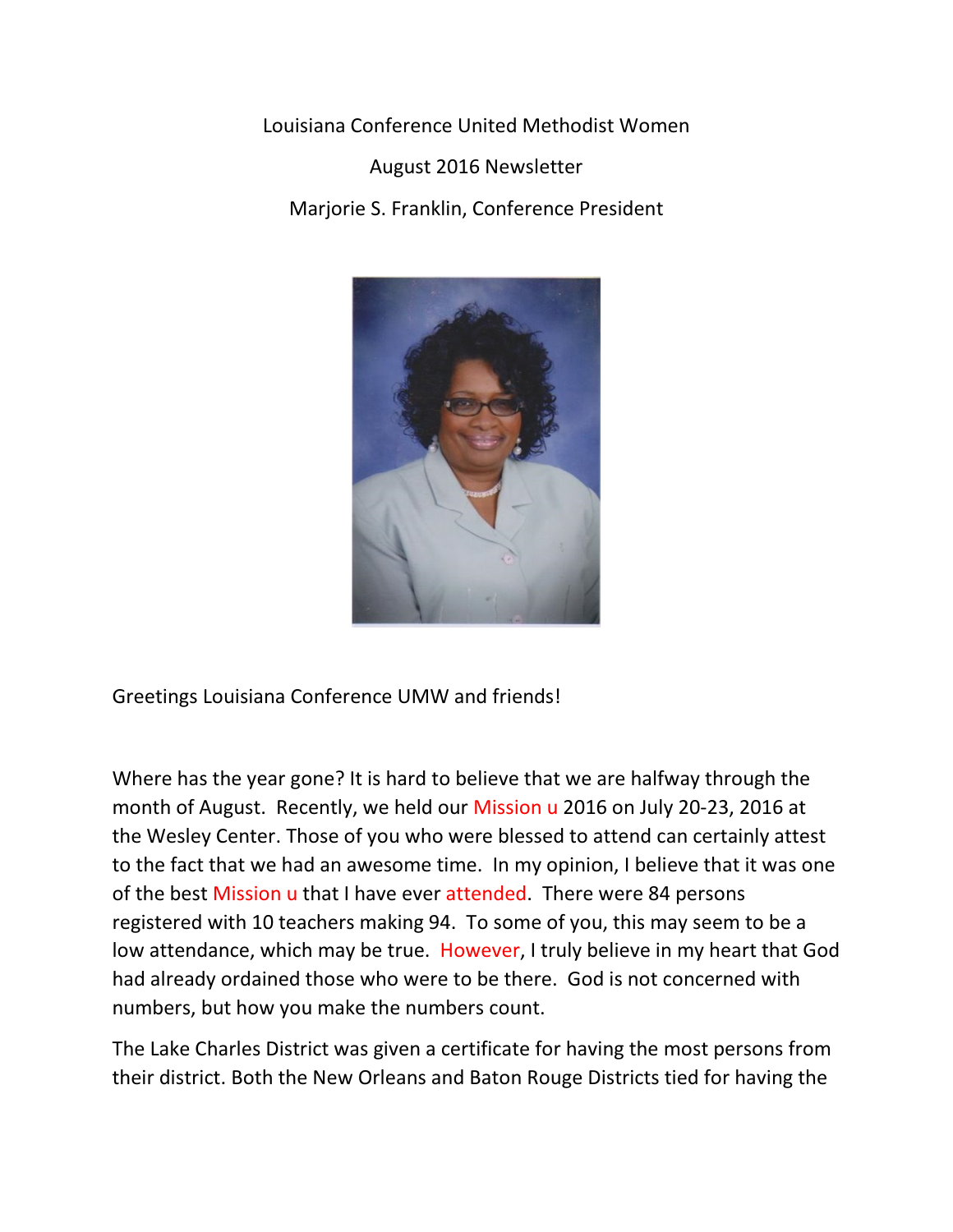most of amount of first timers to attend. We had a record number of 22 first timers in attendance.

Thanks to all of our study leaders for making our studies informative, spiritual and at times humorous. We experienced awesome early morning praise and worship and the plenaries were great. The music along with the choir provided spirit filled uplifting music for all.

During our Mission u this year, we collected two offerings. We collected \$3,035 on Thursday to be equally shared among our four Mission institutions here in Louisiana. The Friday collection totaled \$701.50 that is to be donated to the Eden House in New Orleans as they work with individuals affected by Human Trafficking. Thank you so much Dean Carrie Roy and Asst. Dean Margery Manuel, for all your hard work, dedication and love that you put into making this event the best ever. Job well done!

On Tuesday evening both the Finance Committee and the Leadership Team met for the 3<sup>rd</sup> meeting of this year. Many items on the agenda were discussed and the meeting was enjoyed by all.

Our next big event is of course our Louisiana Conference Annual Meeting, coming up on October 14-15, 2016 at St. Matthews UMC, Metairie, LA. Please save the date, mark your calendars, spread the word and make plans to attend. The registration forms along with all the necessary information will be posted to our UMW website within the next 2 weeks. The New Orleans District President, Doris Harry and her committee are working really hard to make our Annual meeting an enjoyable experience.

Finally yet importantly, please let us keep our sisters and brothers of the Baton Rouge District and surrounding areas in our prayers. If any of us are able to reach out and assist them with anything, let us not hesitate to do so. Remember that we are our "brother's keepers".

Continue to keep the communication flowing in our Conference concerning any events or happenings that can provide information for us. Let us continue to utilize all of our gifts and talents that we have been blessed with and work together to make our Louisiana Conference UMW the best it can be!